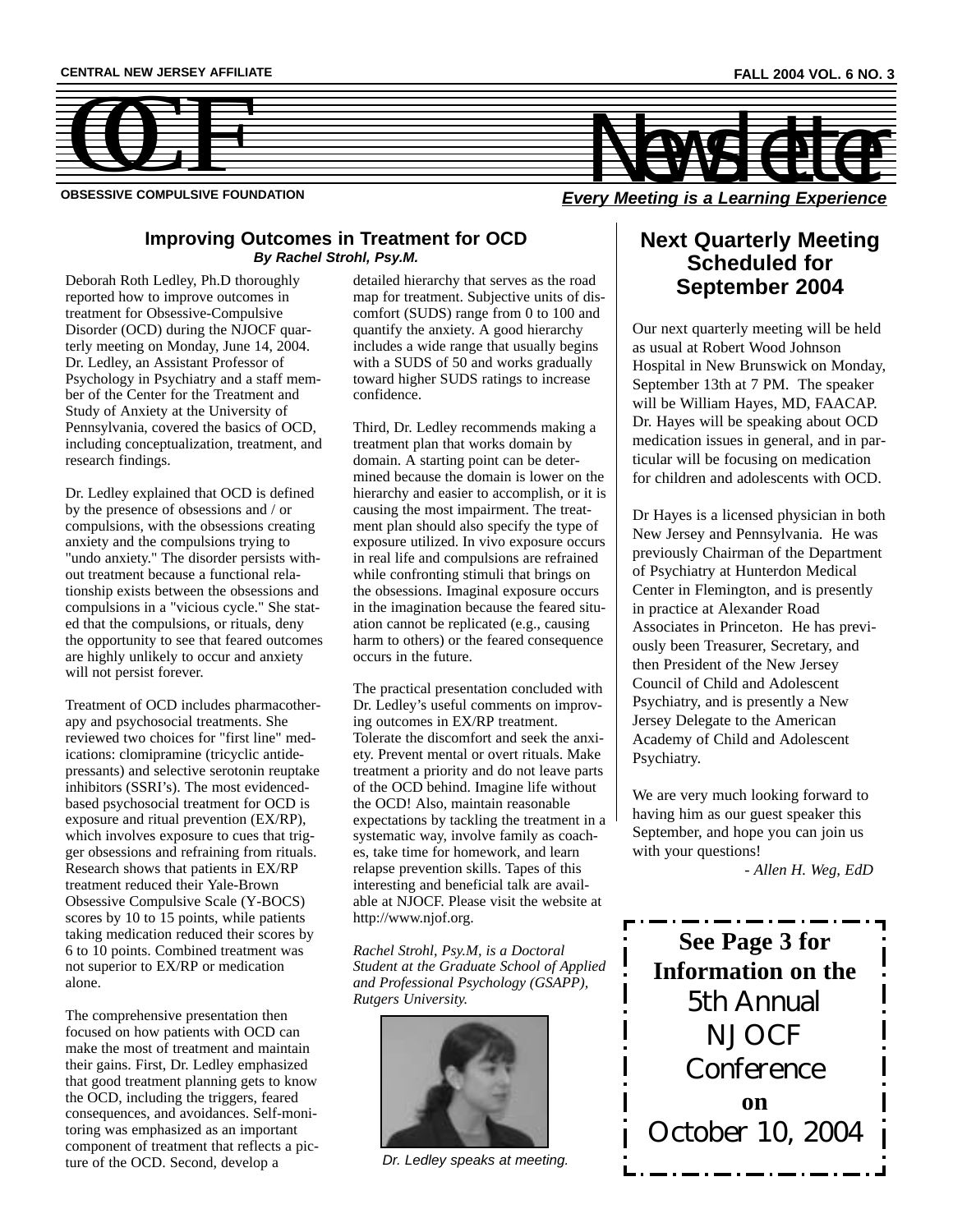## **PRESIDENT'S MESSAGE**



I hope you all enjoyed a great summer!

By the time you read this message we will have packed, attended, and returned from the National OCF Conference in Chicago.

At the forthcoming September meeting, I hope to give you an overall view of the highlights of it.

See you at our next meeting, and of course, at our Annual Conference on October 10, 2004.

> Ina Spero *President*

*Do you feel sad, irritable, tired and uninterested? Do you have concentration, appetite, and sleep problems?*

## **You may be suffering from DEPRESSION!**

Dr. Paul Lehrer at the Robert Wood Johnson Medical School is conducting a research study using a new non-drug technique to treat depression.

Treatment does not involve medication.

Participants must be ages 18-75 and medically stable. The investigational treatment is provided at **NO COST**.

*If you or someone you know is interested, please call Dr. Karavidas at (732) 235-4628.*

## **NATIONAL OCD FOUNDATION CONTACTS**

PO Box 9573 Fax: (203) 315-2196 New Haven, CT 06535

OCF Phone: (203) 315-2190

E-mail: info@ocfoundation.org Internet: www.ocfoundation.org

## \$\$\$\$\$\$\$\$\$\$\$\$\$\$\$\$\$\$\$\$\$\$\$\$

### *YOU CAN HELP...*

With production cost and postage rates climbing and our mailing list growing rapidly, we would like to mention that any voluntary contribution would aid us to keep this NJ Affiliate Newsletter going.

- Board of Directors

# \$\$\$\$\$\$\$\$\$\$\$\$\$\$\$\$\$\$\$\$\$\$\$\$

## **Any Comments?????**

The staff of the Newsletter encourages all comments on our published articles. Also, any letters and articles, which you wish to submit for our quarterly publications, are welcome. Please submit them to, Ina Spero, NJ OCF, 60 MacAfee Road, Somerset, NJ 08873.

### **Disclaimer**

The information in this Newsletter should not be taken in lieu of proper medical and/or mental health professional services. The Board of Directors of the New Jersey Affiliate of the Obsessive Compulsion Foundation, as well as all other volunteers involved in the development and distribution of this Newsletter, do not endorse any particular viewpoint or information presented here. Again, nothing takes the place of proper medical/mental health professional services.

### **NJAOCF MISSION**

The Affiliate is a community of those who have an interest in Obsessive Compulsive Disorder and whose goals are:

- ! 1) To educate the public and professional communities about the disorder.
- ! 2) To support individuals afflicted and their significant others.
- ! 3) To support research into the causes and treatments of this disorder.

### **NJAOCF OFFICERS**

Ina Spero - President Dr. Allen Weg - Vice President, Newsletter Editor Jeanne Yarrow - Secretary Julian Spero - Treasurer Nicole Torella - Newsletter Editor Dr. Rita Roslyn Newman - Advisory Board member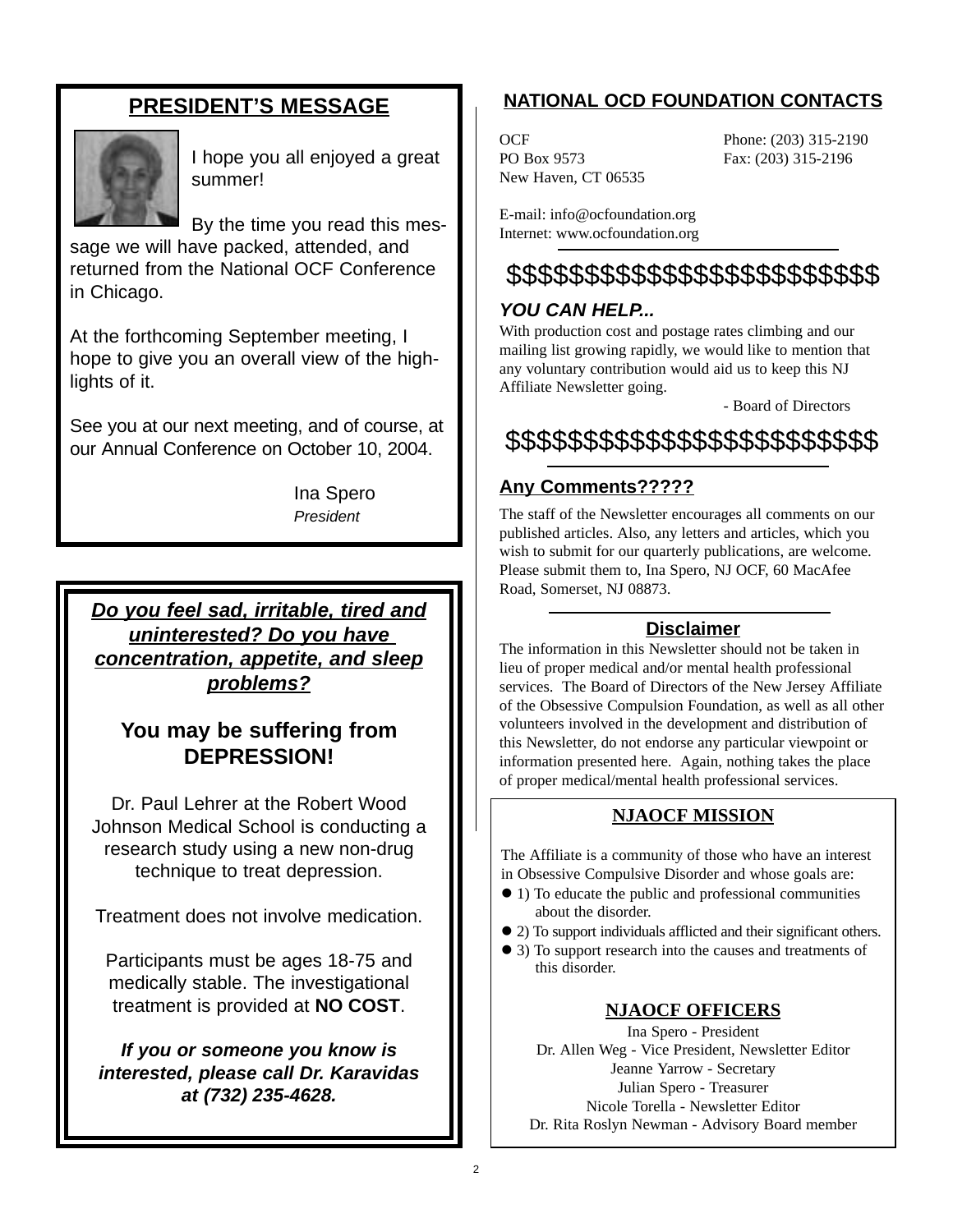## **The New Jersey Affiliate of the Obsessive Compulsive Foundation**  *presents our Fifth Annual Conference…*

*"Using Scripts to Counter the Voice of OCD"* **by Jonathan Grayson, Ph.D**

plus

*"Ask the Experts" Panel with various specialists that treat OCD, including Dr. Grayson*

## *Sunday, October 10, 2004*

Doubletree Hotel, Somerset, NJ

#### *SCHEDULE*

|              | 10:00-10:35 Registration and Brunch                     |  |
|--------------|---------------------------------------------------------|--|
|              | 10:35-10:45 Welcoming Remarks: NJOCF Board of Directors |  |
|              | 10:45-12:50 Dr. Grayson's Presentation                  |  |
|              | (includes break time)                                   |  |
| $12:45-1:50$ | "Ask the Experts" Panel, Dr. Weg, Moderator             |  |
| $1:50-2:00$  | Closing Remarks, Ina Spero and Dr. Weg                  |  |
|              |                                                         |  |

#### *OUR PRESENTER*

The Fifth Annual NJOCF Conference and Brunch will take place at the Doubletree Somerset Executive Meeting Center at 200 Atrium Drive in Somerset, NJ from 10 AM to 2PM on Sunday, October 10th. Our main presenter will be Jonathan Grayson, Ph.D.

Dr. Grayson, who presented several years ago at one of our quarterly meetings, is a nationally known expert on the subject of OCD. He is the director of the Anxiety and Agoraphobia Treatment Center in the Philadelphia area, and is an assistant professor of psychiatry at Temple University Medical School. Dr. Grayson organized the first OCD support group in the country, is the author of "Freedom From Obsessive Compulsive Disorder" (Berkley Publishing Co), and has been featured in People Magazine for his famous OCD "camping trips."

Dr. Grayson's presentation is entitled, "Using Scripts to Counter the Voice of OCD." We know that the first line treatment for OCD is exposure and response prevention (E&RP). As successful as E&RP is, we can do better, because the difficult part of treatment is not in the designing of a program, but in convincing sufferers to accept the challenges of treatment and to help keep them motivated. In this presentation, Dr. Grayson will be discussing the use of scripts in treatment. Scripts represent a true fusion of cognitive and behavioral techniques: they include elements of imaginal exposure, while at the same time they guide sufferers to confront and correct underlying distortions. In explaining how sufferers can create their own scripts, Dr. Grayson provides a way for sufferers to develop within themselves the voice of a therapist.

After his presentation, Dr. Grayson will join several local psychologists on a panel to take general questions from the audience on the topic of OCD.

Please join us for what promises to be a wonderful presentation, panel, and brunch!!!

Please note: Confirmations of registration will not be sent.

*CEU Credits for Social Workers and CEH Credits for Educators, pending approval of NJ State Board of Social Work Examiners and NJ Department of Education*

#### *REGISTRATION FORM*

Advance Registration (before 9/30/04) - \$45 Late/On-Site Registration - \$55 CEU Credits - Advance Registration - \$55 CEU Credits - Late/On-Site Registration - \$65 CREDIT CARDS ARE NOT ACCEPTED

(Includes full brunch) (kosher meals available with advance registration only)

Name \_\_\_\_\_\_\_\_\_\_\_\_\_\_\_\_\_\_\_\_\_\_\_\_\_\_\_\_\_\_\_\_\_\_\_\_\_\_\_\_\_\_\_\_\_\_\_\_\_\_

Organization \_\_\_\_\_\_\_\_\_\_\_\_\_\_\_\_\_\_\_\_\_\_\_\_\_\_\_\_\_\_\_\_\_\_\_\_\_\_\_\_\_\_\_\_

Address \_\_\_\_\_\_\_\_\_\_\_\_\_\_\_\_\_\_\_\_\_\_\_\_\_\_\_\_\_\_\_\_\_\_\_\_\_\_\_\_\_\_\_\_\_\_\_\_

City/State/Zip

Daytime phone:  $(\ )$ 

E-mail Address: \_\_\_\_\_\_\_\_\_\_\_\_\_\_\_\_\_\_\_\_\_\_\_\_\_\_\_\_\_\_\_\_\_\_\_\_\_\_\_\_\_

Mail checks payable to: NJAOCF 237 Goat Hill Road, Lambertville, NJ 08530 Questions: Call Ina Spero (732) 828-0099

### *DIRECTIONS*

Doubletree Hotel 200 Atrium Ave., Somerset, NJ 08873 Phone: (732) 469-2600

#### **From Route 287 - Traveling North:**

Take exit 10 (Rte. 527). Follow Route 527 North to the first traffic light and make a left onto Davidson Avenue. Then make a left onto Atrium Avenue.

#### **From Route 287 - Traveling South:**

Take exit 10 (Rte. 527). At the bottom of the exit ramp, get immediately into the left lane, and make a left hand turn. Once you have turned left, go straight (bearing to your right - 527 North) to the first traffic light, and make a left onto Davidson Avenue. Then make a left onto Atrium Avenue.

#### **From NJ Turnpike:**

Take Exit 10 to Route 287 North directions above.

#### **From Garden State Parkway:**

Take Exit 129 to Route 287 North directions above.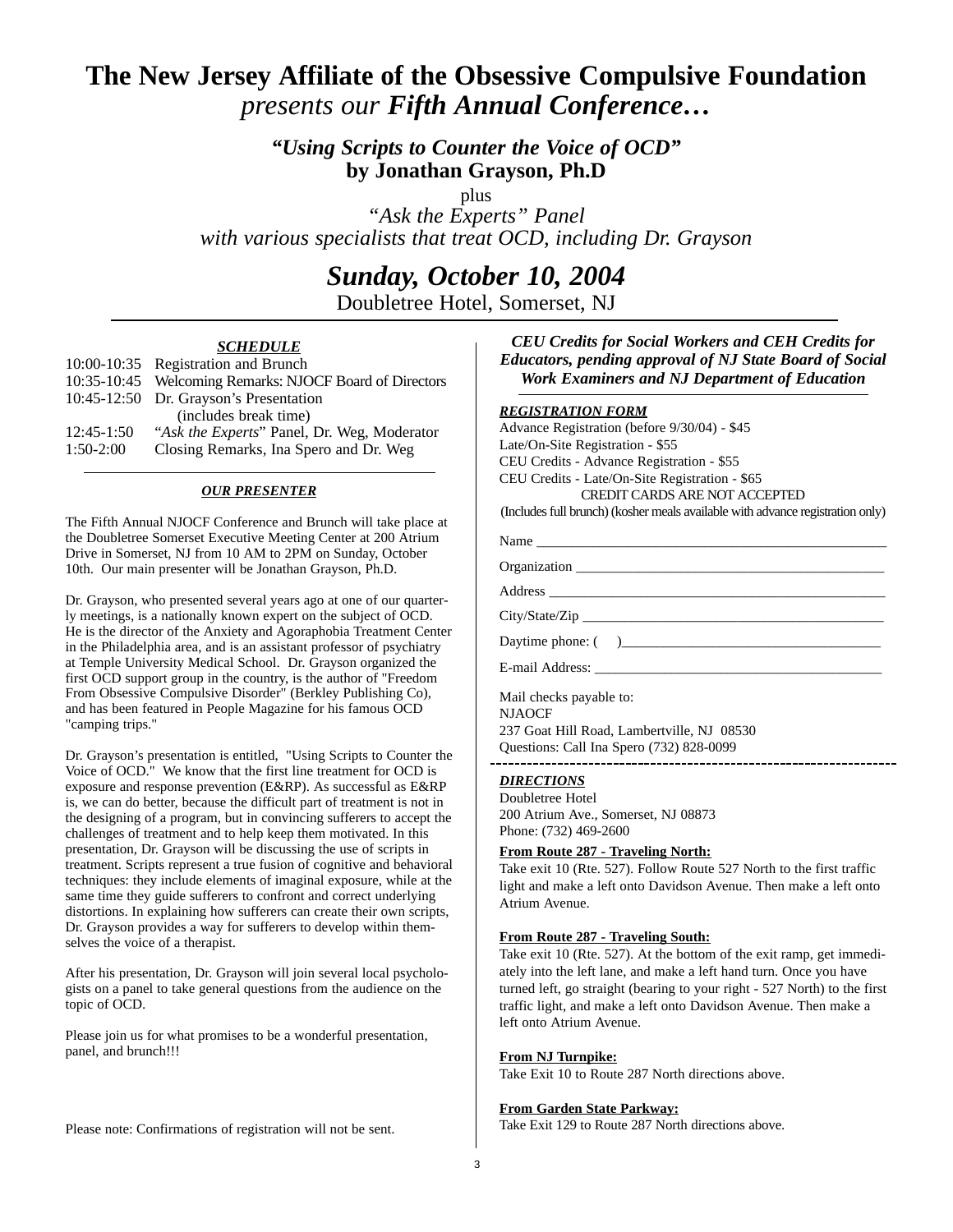The Twilight Zone is widely known in our culture as one of the definitive fantasy/science fiction TV shows of the early 1960s. While more popular Sci Fi shows such as Star Trek and Lost In Space consisted of ongoing stories of characters and situations with which we became increasingly more familiar, The Twilight Zone introduced us each week to new characters and new situations with a "theatre" feel that was more common in earlier television, as opposed to the "movie" or big production feel that the other shows (and most shows today) utilized. But The Twilight Zone was not alone. Its most direct rival was The Outer Limits, a show almost identical in format, only one which focused more on space aliens and pure science fiction.

My memories of The Outer Limits are not particularly clear, but there was one episode in which I remember a very specific scene. A benevolent alien had visited Earth, and had a device which was attached to his wrist enabling him to create an invisible forcefield around himself, preventing anyone from entering his space, and thus protecting himself from attack. The human beings in this episode were not particularly nice people, and one woman had swiped this device, fatally injuring the alien, only to find herself "trapped" in this forcefield, apparently to be separated from all mankind until her death. At the last moment, the alien, with his last dying breath, was able to somehow enter her forcefield, fidgeted with the device, and successfully removed the forcefield.

With the expired alien at her feet, and the forcefield apparently removed, she runs towards her male lover for an end of show embrace, only to slam into an invisible wall separating the two of them. Apparently, the alien was only successful in widening the field, not removing it, and so the ending of the story changed drastically in the last few seconds of the show.

### **The Outer Limits** *by Allen H. Weg, Ed.D.*

For some reason, this scene came to mind several times over the course of providing therapy to a number of my OCD clients one week. Sarah (not her real name) finds that when she goes food shopping, she obsesses over getting the "best" produce available. She would sometimes spend 20 minutes or more touching and examining different bunches of bananas, or strawberry containers, or cucumbers, looking "just the right" one. Her exposure work included purposely choosing an item that was obviously NOT the best, and to do so in a minute or less. If she took more than a minute, she was not allowed to buy the item that day. This worked well, until she began to report to me that she found herself obsessing as to whether the item she chose really WAS less than the best, or whether she might have gone over the 1 minute time limit or not.

Fred (also not his real name) has pervasive doubting obsessions. He essentially suffered with "the tip of the tongue phenomenon;" you know, when you were just about to say something, or you remembered someone's name, and when you opened your mouth to speak it left you? You KNOW you know it, but just can't find the name or the memory? Well, Fred felt that way all the time about everything. We developed a strategy of "just letting go" of these obsessional doubts, not attempting to mentally search or review repeatedly in an attempt to search for the lost information. Fred then returned, stating that he developed the ritual of saying to himself "Just let go of the thoughts" in response to his obsessions. But this ritual became more and more complicated over time, and before he knew it, he was stuck all over again.

This phenomenon of persons with OCD converting the therapeutic intervention into a new obsession or ritual reminded me of the Outer Limits

episode because in these situations, too, an attempt to free oneself from the entrapment of the OCD forcefield resulted only in expanding the field somewhat, keeping the OC sufferer trapped in it's clutches. While we are left to assume that the woman in the show never reunited with her lover, as the alien owner of the forcefiled device was dead and she did not have the power to readjust the forcefiled on her own, in OCD there is more hope. No matter how many times the OCD morphs, redirects, or slips you up, it is only at most as smart as you are, since it exists through your brain. You can always come back at it with yet another strategy. You are not dependent on alien knowledge, but on your own resources and limitless creativity.



*Dr. Weg, Vice President of the OCF New Jersey Affiliate, runs an independent practice called Stress and Anxiety Services of New Jersey in the East Brunswick area. He can be reached at 732-390-6694, or see his website at www.StressAndAnxiety.com.*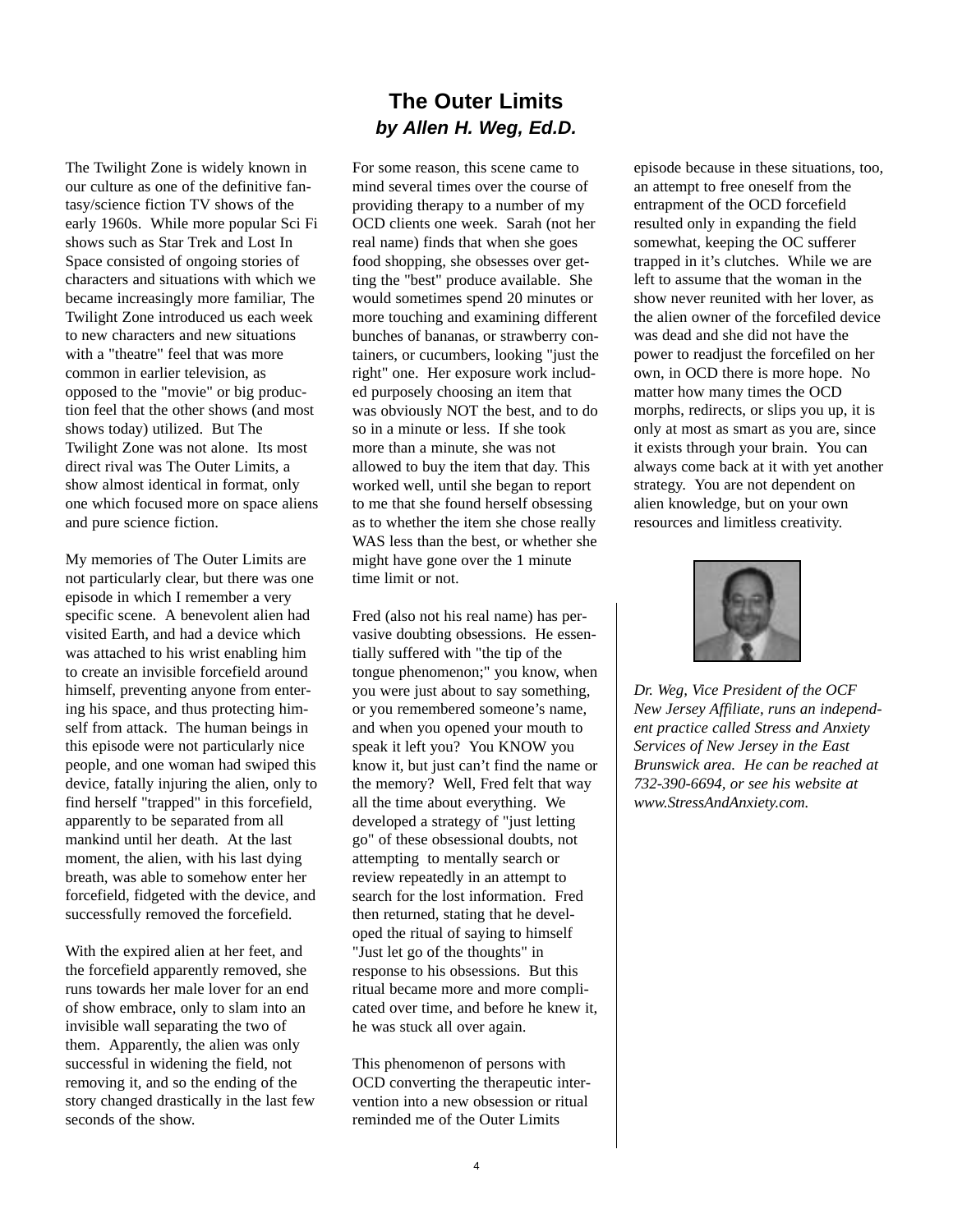## **Have asthma? Often feel stressed or anxious?**

Do you have one or more of these symptoms? racing heart, sweating, chest pain, choking, lightheadedness, dizziness, nausea, tingling, chills, shaking, feelings of unreality, a need to escape.

## **ALL OF THESE CAN BE SYMPTOMS OF PANIC!**

Researchers at UMDNJ - Robert Wood Johnson Medical School are testing a non-drug treatment for people who have both asthma and panic. Treatment is free.

Volunteers are paid \$25 for each of three testing sessions and two follow-up sessions.

## **For more information, call Dr. Paul Lehrer at (732) 235-4413, or email lehreer@umdnj.edu**

## *SAVE THE DATES* **FOR THE 2004 MEETINGS!**

The New Jersey Affiliate of the Obsessive Compulsive Foundation will have its quarterly meetings on the following Monday evenings:

## **September 13, 2004 December 13, 2004**

Please plan to join us! Our meetings begin at 7:00 p.m. and will be held at Robert Wood Johnson Hospital in New Brunswick, NJ. We hope to see you there!

**ESCAPE\*** (\*Educational System for Control of Asthma and Panic Episodes)

# **NJOCF Newsletter Now Has a Subscription Fee!**

After careful budget review, the NJOCF has come realize that in order to continue the production and mailing of the quarterly newsletter, we are going to need to charge a minimal annual Subscription Fee. This fee will directly cover the printing and mailing of each quarterly newsletter.

## **The Subscription Fee for 2004 is \$5.00.**

In order to continue receiving the newsletter, please either bring payment to the September meeting or return the form below with payment by cash, check, or money order to: CNJAOCF, 60 MacAfee Road, Somerset, NJ 08873-2951

We at the NJOCF appreciate your continued support and interest in OCD.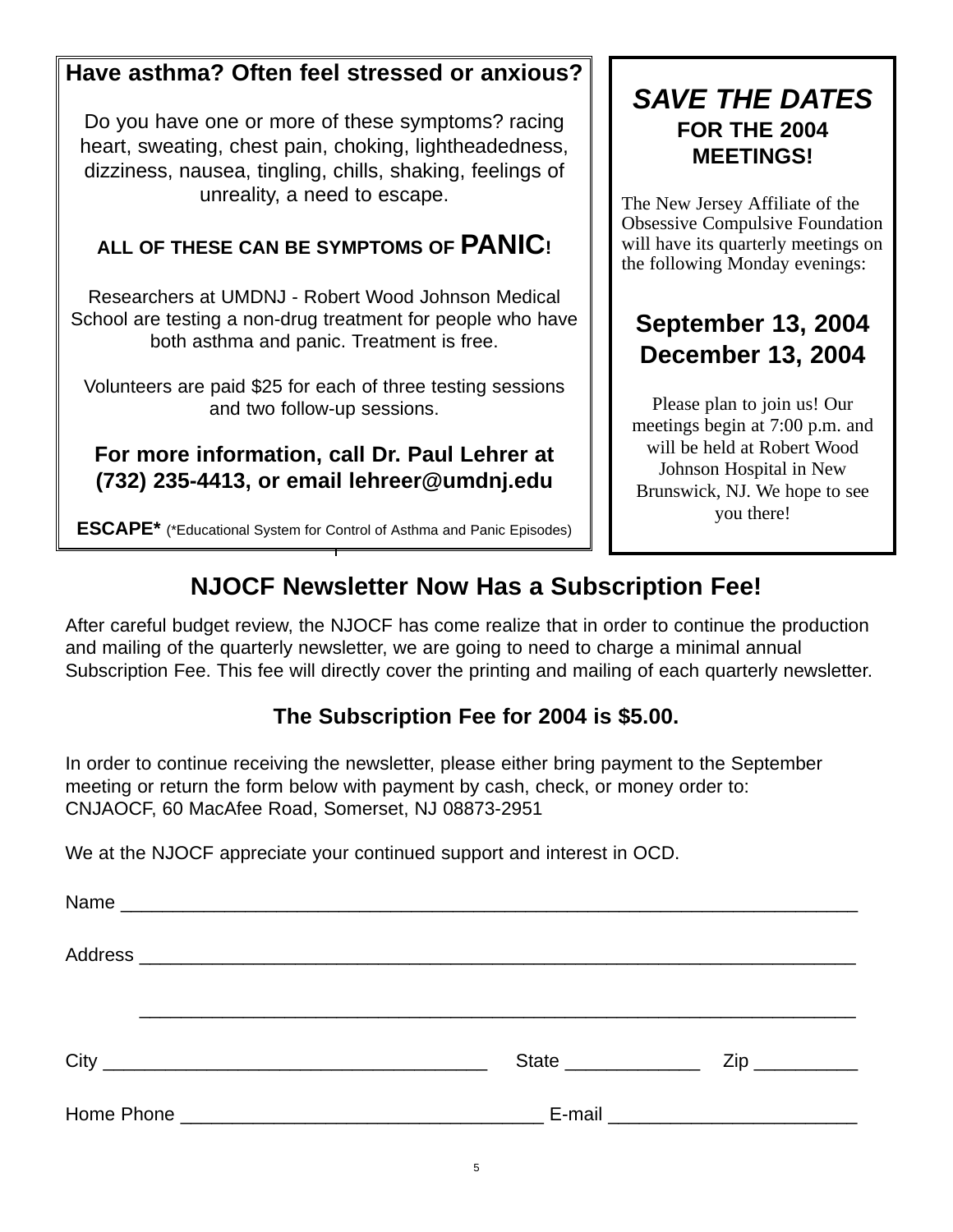## **2005 ENTERTAINMENT BOOKS ON SALE NOW!**

The NJAOCF is now taking orders for the new 2005 Entertainment Book. You will save with **"Two-for-One"** and 50% off discounts at hundreds of great names you know in your area.

Restaurants Travel Shopping Hotels

Attractions Golf Movies Car Rentals

**UP TO 50% SAVINGS** on all the things you do!

## *"Entertainment" - The book that pays for itself!*

2005 Entertainment Books will be available for purchase at our Fourth Annual Conference, but to purchase one right now, please contact Ina Spero at (732) 828-0099.

No matter where you live in NJ, there is an Entertainment Book just for you! They're specifically designed to give you the most convenient opportunities to save on dining, sports, theater, movies, travel, and more - right in your area.

### **#52 - NORTH/BERGEN - \$22**

Bergen and Passaic Counties, the Hudson County and Waterfront, and surrounding areas.

### **#26 - NORTH/ESSEX - \$22**

Essex, Hudson, and Union Counties, highlighting eastern Morris County and surrounding areas.

### **#93 - NORTH/MORRIS - \$22**

Morris, Sussex, Warren, Northern Hunterdon, Northern Somerset Counties and surrounding areas.

### **#48 - CENTRAL/MIDDLESEX - \$30**

Middlesex, Somerset, Hunterdon, and Southern Union Counties and surrounding areas.

### **#94 - CENTRAL/MONMOUTH - \$30**

Monmouth, Ocean, Mercer, Southern Middlesex Counties and surrounding areas.

### **#76 - NJ SOUTH - \$30**

Cape May, Atlantic, Burlington, Camden, Gloucester, Salem, and Cumberland counties.

Send check or money order, made out CNJAOCF, and mail to:CNJAOCF, 60 Mac Afee Rd, Somerset, New Jersey 08873-2951

Questions? Call Ina Spero at 732-828-0099

| Book #: $\_\_\_\_\_\_\_\_\_\_\_\_\_\_\_\_\_\_\_\_\_\_\_\_\_\_\_\_\_\_\_$ Book #: $\_\_\_\_\_\_\_\_\_\_\_\_\_\_\_\_\_\_\_\_\_\_\_\_\_\_\_$                                                                                      | Book #: $\_\_\_\_\_\_$ Quantity: $\_\_\_\_\_\_\_\_\_\_\_\_$ |
|--------------------------------------------------------------------------------------------------------------------------------------------------------------------------------------------------------------------------------|-------------------------------------------------------------|
| Include \$3.50 per book for shipping fee.                                                                                                                                                                                      | Total Enclosed:                                             |
| Name<br><u> 1989 - John Stoff, der andere som der andere som den stad i den stad i den stad i den stad i den stad i den s</u>                                                                                                  |                                                             |
| Address and the state of the state of the state of the state of the state of the state of the state of the state of the state of the state of the state of the state of the state of the state of the state of the state of th |                                                             |
| City                                                                                                                                                                                                                           | State <u>Zip</u> Code                                       |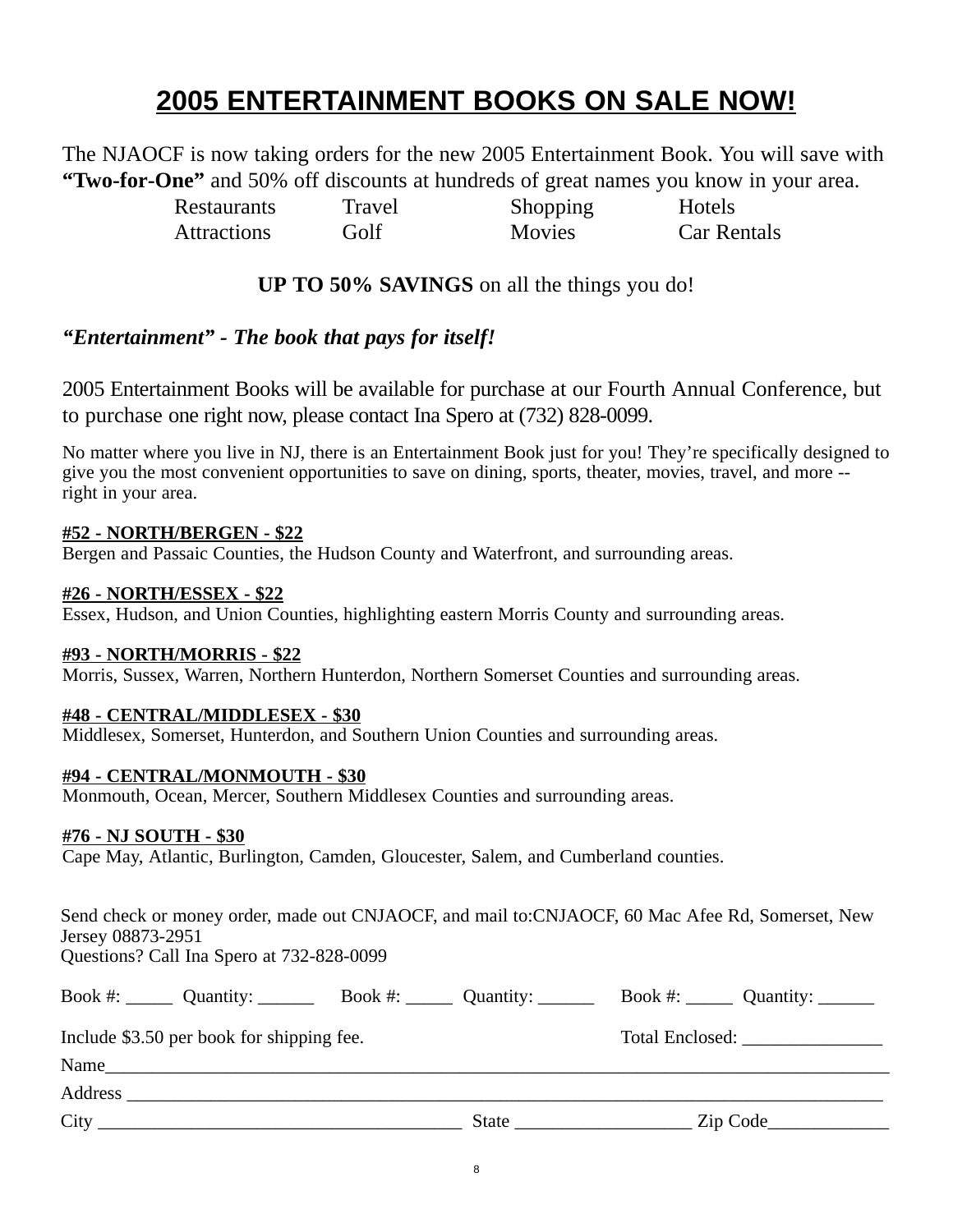## **WANT TO HAVE A SUPPORT GROUP IN YOUR AREA? WE CAN HELP!**

If you look at the back of this Newsletter, you will see that there is only a small handfull of support groups for OCD around the state. It is one of the goals of NJAOCF to help create more of these groups. We at NJAOCF recieve several phone calls every month asking for support groups in areas of New Jersey where there are none. Northern counties and southern counties are especially devoid of groups.

If you are interested in having a group in your area, we can help. Here's how:

1)If you want to have a group, you need to find a place to meet. Local churches, synagogues, libraries, high schools, hospitals, and community mental health centers are good places to find free rooms. If you say you will be working with the NJ Affiliate of the OC Foundation, it might also give you some "clout."

2)Determine the day and time- this will in part be determined by room space availability- no more than twice a month is needed, and once a month is often a good place to start. An hour and 15 minutes or an hour and a half is usually the length.

3) Contact us. Call Ina Spero at 732- 828-0099. We can put your name and contact number on our website and in our Newsletter. We will announce the formation of your group at our quarterly meetings. We will help to put out the word. You can also do your part by letting local mental health professionals and facilities know about the group (sometimes this means going door to door with a flyer). Decide whether this is a group only for adults, only for sufferers, or open to everybody- we reccomend the latter- friends, family, and children with OCD.

4) Once you have a minimum number of people- 5 is enough to get started, let us know. We will give you some guidelines about how to run the group, provide you with handouts that you can give to members of the group, and answer questions that you may have regarding the mechanics of how to facilitate group discussion.- Don't worry if you've never done anything like this before. We will "hold your hand" in the early phases of the group until you feel more comfortable. WE ARE HERE TO HELP!

5)If you have any questions of a clinical nature regarding running or forming a group, you can phone Dr. Allen Weg at 732-329-1378.

## **SUPPORT GROUP IN ATLANTIC COUNTY AREA**

To all who suffer from Obsessive Compulsive Disorder, you are invited to attend a meeting once per month on the last Thursday night at 7:30 p.m. We will meet at the Bacharach Institute for Rehabilitation Conference Room in Pomona, NJ. The Institute is located in the same building as the Atlantic City Medical Center, Mainland Division, which is at 61 W. Jimmie Leeds Road and can easily be found by following the blue "H" signs (Hospital) on the White Horse Pike, which is also Route 30. Use the main entrance to the hospital and take the right corridor to the end. Make a right and then the 2nd left. The Conference Room is about 50 feet ahead on the right. We expect to have guest speakers from time to time, but mostly it will be a gathering of people who, like you, suffer from OCD. The dress is casual, the format is informal, and no one is expected to share if they choose not to do so. You may come and just listen to others, if you wish, and you may bring a relative, if desired. Please contact Wayne at (609) 266- 3666 with any questions.

### **SUPPORT GROUP TO BEGIN IN LIVINGSTON, NJ**

Poonem Dutte is interested in starting a Support Group in the Livingston, NJ area. Anyone interested in attending her group, please call her at (973) 535-0826.

### *NEW OCA SUPPORT GROUP IN MATAWAN*

There is a new OCA support group that meets in Matawan, New Jersey every Sunday of the month from 7:00 to 8:00 p.m. Meetings will be held at the First Presbyterian Church, Room 201, 883 State Highway 34 East and Franklin Street, Matawan, NJ. For information on this support group, please contact Matt C. at (732) 331-6494.

### **OCD SUPPORT GROUP IN MARLTON, NJ**

The Marlton, New Jersey, Obsessive Compulsive Support Group meets on the **second** and **fourth Mondays** of each month from 7:00 to 9:00 p.m. It meets in the Scarborough Room, Virtua-West Jersey Hospital, Marlton, 90 Brick Road, Marlton, New Jersey.

This group is for those with OCD and OCD spectrum disorders and their families. There is no fee to attend.

For more information on this Support Group, please contact Betty Beach at (856) 751-1957.

### *SUPPORT GROUP IN BOONTON*

The support group that meets in Boonton, New Jersey will now be meeting on the second and fourth Wednesday of each month at 7:30 p.m. For information on this support group, the phone number has changed to (973) 827-6818.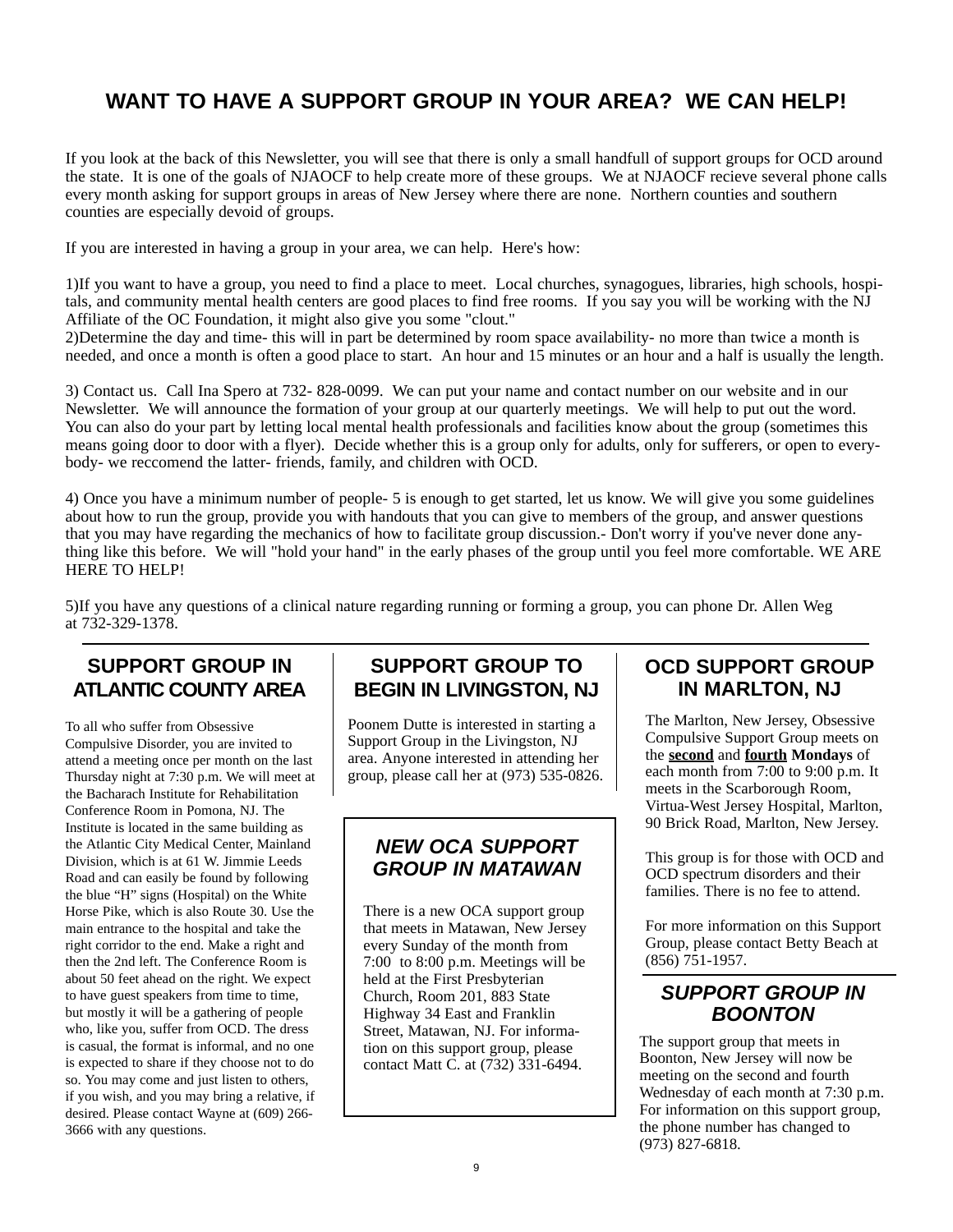## **NJAOCF VIDEOTAPES**

We videotape our annual conferences and the speakers from our quarterly meetings, and provide copies of them to anyone interested. All moneys charged are pumped back into NJAOCF to help defray the costs of the organization. The following are videotapes now available for purchase and pickup, or delivery:

| "Red Flags, Relapse, and Recovery," Jonathan Grayson, PhD                                               | \$15.00 |
|---------------------------------------------------------------------------------------------------------|---------|
| "Families and OCD: How to Coexist," Elna Yadin, PhD                                                     | \$15.00 |
| "Flying Towards the Darkness", NJAOCF First Annual Conference:<br>Parts 1 & 2 (combined discount price) | \$25.00 |
| "Flying Towards the Darkness"- Part 1 only,<br>Allen H. Weg, EdD, NJAOCF 1st Annual Conference          | \$15.00 |
| "Flying Towards the Darkness" - Part 2 only:<br>The OCD Panel, NJAOCF 1st Annual Conference             | \$15.00 |
| "Generalized Anxiety Disorder and OCD",<br>David Raush, PhD                                             | \$15.00 |
| "OCD Spectrum Disorders", Nancy Soleymani, PhD                                                          | \$15.00 |
| "Living With Someone With OCD", Fred Penzel, PhD,<br>Part I- NJAOCF 2nd Annual Conference               | \$15.00 |
| "The OCD Kids Panel" Part II- NJACOF 2nd Annual Conference                                              | \$15.00 |
| NJAOCF- 2nd Annual Conference, Parts I and II                                                           | \$25.00 |
| "Panic and OCD", Allen H. Weg, EdD                                                                      | \$15.00 |
| "Medications and OCD", Dr. Rita Newman                                                                  | \$15.00 |
| "OCD", Dr. William Gordon                                                                               | \$15.00 |
| "You, Me, and OCD: Improving Couple Relationships",<br>Harriet Raynes-Thaler, MSW, ACSW                 | \$15.00 |
| "Freeing Your Child from OCD", Dr. Tamar Chansky,<br>Part I - NJOCF 3rd Annual Conference               | \$15.00 |
| "The Parents Panel of Kids with OCD" Part II - NJOCF 3rd Annual Conference                              | \$15.00 |
| NJOCF - 3rd Annual Conference, Parts I and II                                                           | \$25.00 |
| "Neurobiology of OCD," Dr. Jessice Page                                                                 | \$15.00 |
| "Getting Past Go", Dr. Allen H. Weg, EdD                                                                | \$15.00 |
| "Hoarding", Dr. Dena Rabinowitz                                                                         | \$15.00 |
| "Improving Outcomes in Treatment for OCD", Deborah Roth Ledley, Ph.D                                    | \$15.00 |
|                                                                                                         |         |
| Your Total cost:                                                                                        |         |

Send check or money order, made out CNJAOCF, and mail to:CNJAOCF, 60 Mac Afee Rd, Somerset, New Jersey 08873-2951 Questions? Call Ina Spero at 732-828-0099

| Name    |       |             |
|---------|-------|-------------|
| Address |       |             |
| City    | State | _ Zip Code_ |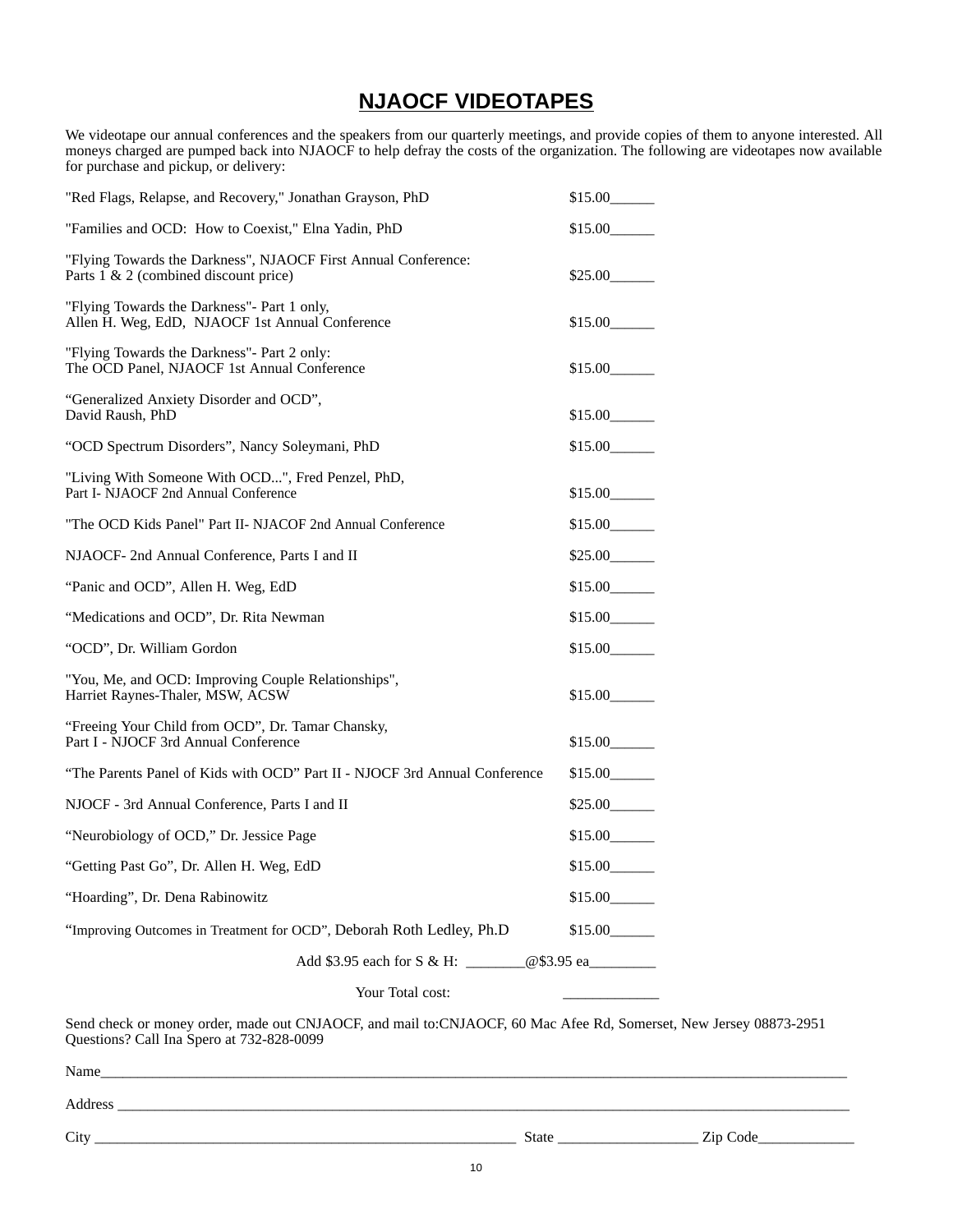## **DIRECTIONS TO OUR NEW MEETING LOCATION!**

Our next quarterly meeting, which will take place on *Monday evening, September 13, at 7:00 p.m*. The location is: **Robert Wood Johnson University Hospital, New Brunswick, NJ, in the Medical Education Building, Room 108A.**

#### **From the New Jersey Turnpike:**

Take Exit #9 (New Brunswick) and proceed on Route 18 North, approximately 2 miles to the exit Route 27 South (Princeton Exit). Follow Route 27 South (Albany Street) to the 4th light (New Brunswick train station on left). Make a right onto Easton Avenue. Proceed one block and make a left at the next light onto Somerset Street. Proceed one block to the first light and make a left onto Little Albany Street. The hospital is on the right side and the NJ Cancer Institute is on the left side. Pass the Emergency Room entrance and the hospital's Parking Deck on your right hand side. (Parking Deck fee: \$1 per hour). To get to the meeting, in Room 108A, follow the directions under Medical Education Builiding.

#### **From Southern New Jersey:**

Take Route 18 North to Route 27 South (Princeton exit). Follow Route 27 South (Albany Street) for 4 lights (New Brunswick train station on left). Make a right onto Easton Avenue. Proceed one block and make a left at the next light onto Somerset Street. Proceed one block to the first light and make a left onto Little Albany Street. The hospital is on the right side and the NJ Cancer Institute is on the left side. Pass the Emergency Room entrance and the hospital's Parking Deck on your right hand side. (Parking Deck fee: \$1 per hour). To get to the meeting, in Room 108A, follow the directions under Medical Education Builiding.

#### **From Route 1 (North or South):**

Take Route 18 North to Route 27 South (Princeton Exit). Follow the Route 27 South (Albany Street) directions above. To get to the meeting, in Room 108A, follow the directions under Medical Education Builiding.

#### **From Route 287:**

Take Exit #10 (formerly Exit #6) "Route 527/Easton Ave./New Brunswick" and continue on Easton Avenue for approximately 6 miles. Make a right onto Somerset Street. The hospital is on the right side and the NJ Cancer Institute is on the left side. Pass the Emergency Room entrance and the hospital's Parking Deck on your right hand side. To get to the meeting, in Room 108A, follow the directions under Medical Education Builiding.

#### **From the Garden State Parkway:**

Exit Route 1 South. Proceed approximately 9 miles to Route 18 North. Take Route 18 North to Route 27 South (Princeton Exit). Follow Route 27 South (Albany Street) to the 4th light (New Brunswick train station on left). Make a right onto Easton Avenue. Proceed one block and make a left at the next light onto Somerset Street. Proceed one block to the first light and make a left onto Little Albany Street. The hospital is on the right side and the NJ Cancer Institute is on the left side. Pass the Emergency Room entrance and the hospital's Parking Deck on your right hand side. To get to the meeting, in Room 108A, follow the directions under Medical Education Builiding.

#### **Medical Education Building (MEB):**

Take the hospital's parking deck elevator to the first floor and upon exiting make a right. Walk across the Arline & Henry Schwartzman Courtyard to the double glass doors; the sign above will read "Medical Education Building". For Room #108-A, make an immediate right and the room is on your left-hand side.



### **Parking is also available by the Clinical Academic Building (CAB)!**

Parking at the CAB is provided by the New Brunswick Parking Authority in the Paterson St. Parking Deck (across from the CAB). To park in this deck you have to access it via Paterson St. From Rt. 287N, make right onto Paterson St. From Rt. 287S, make a left onto Paterson. From the Turnpike, take exit 9 to Rt. 18N, exit at Rt. 27S (towards Princeton), pass the train station and CAB is on left. After it, make sharp left onto Paterson St. Parking deck is on right. For Rt. 1N or S follow directions above from Rt. 18. For Garden State Parkway, follow directions above from Turnpike.